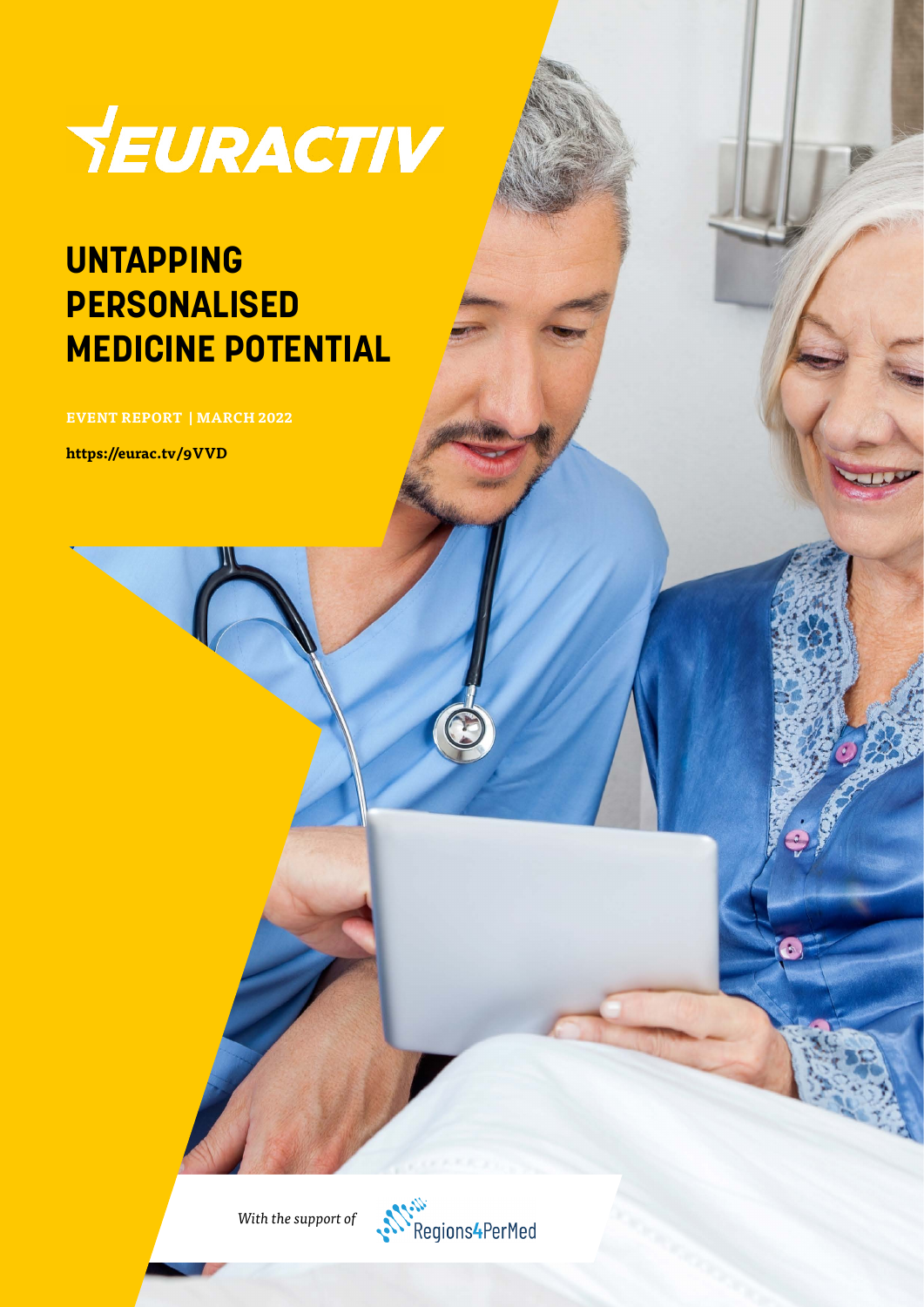

### **UNTAPPING PERSONALISED MEDICINE POTENTIAL**

#### **EVENT REPORT**

**https://eurac.tv/9VVD**

*Tailor-made prevention and treatment strategies for individuals are considered among the most promising breakthroughs in the European Health Union, launched in the aftermath of the COVID pandemic to reshape the way healthcare is dealt with across the bloc.*

*The emerging field of research known as 'personalised medicine' investigates technological advances that are able to predict which treatment will be best for each patient.*

*Nanotechnologies and digital health services are set to be major forces for change in shaping the nascent personalised healthcare sector.*

*In this series of articles, EURACTIV reports on how local policymakers can play a crucial role in the uptake of personalised health due to their more immediate connections to citizens.*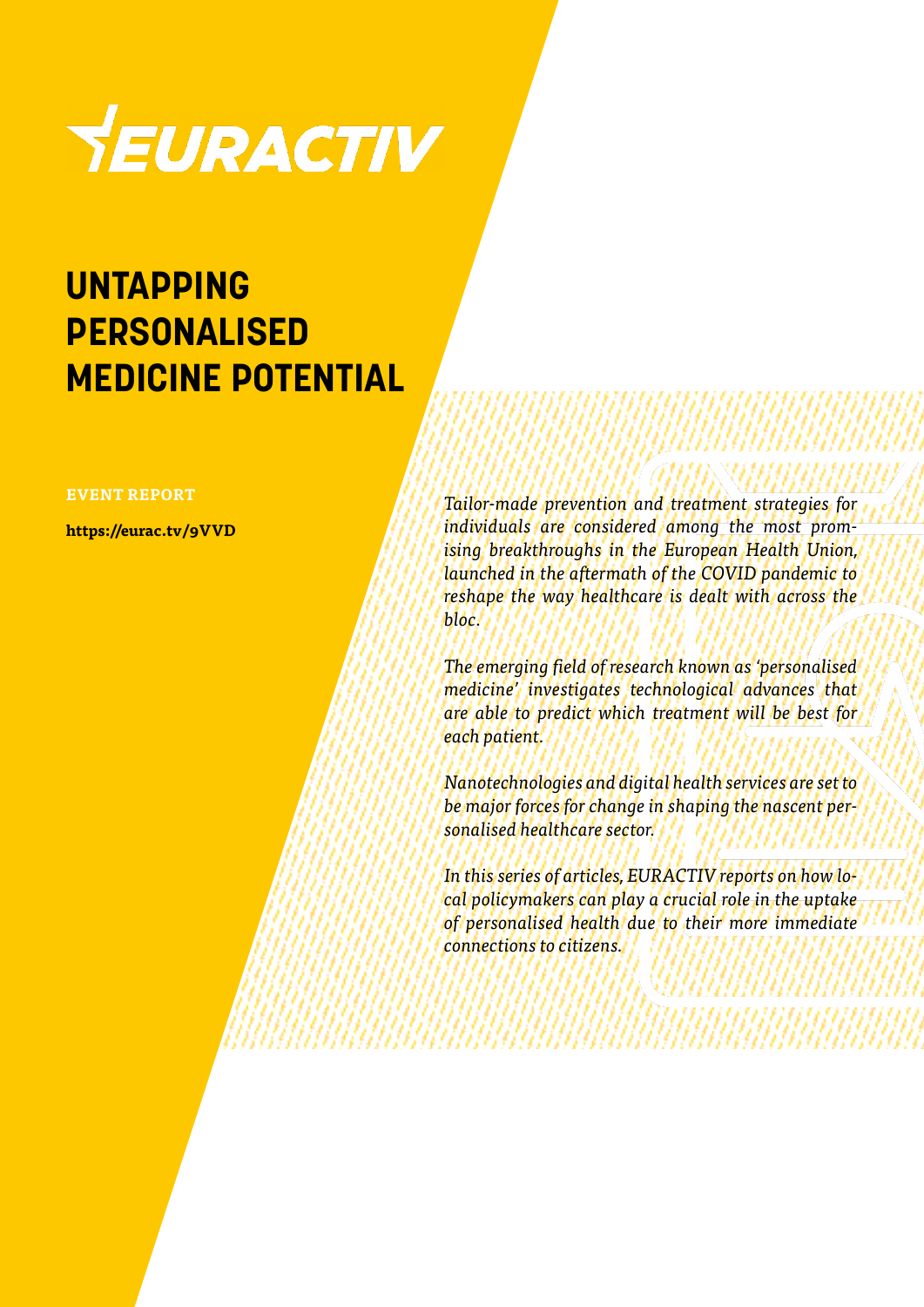## Contents

**4**

**6**

Personalised health needs patients' trust, data access to bloom, says expert

Uptake of personalised medicines relies on EU regions' activism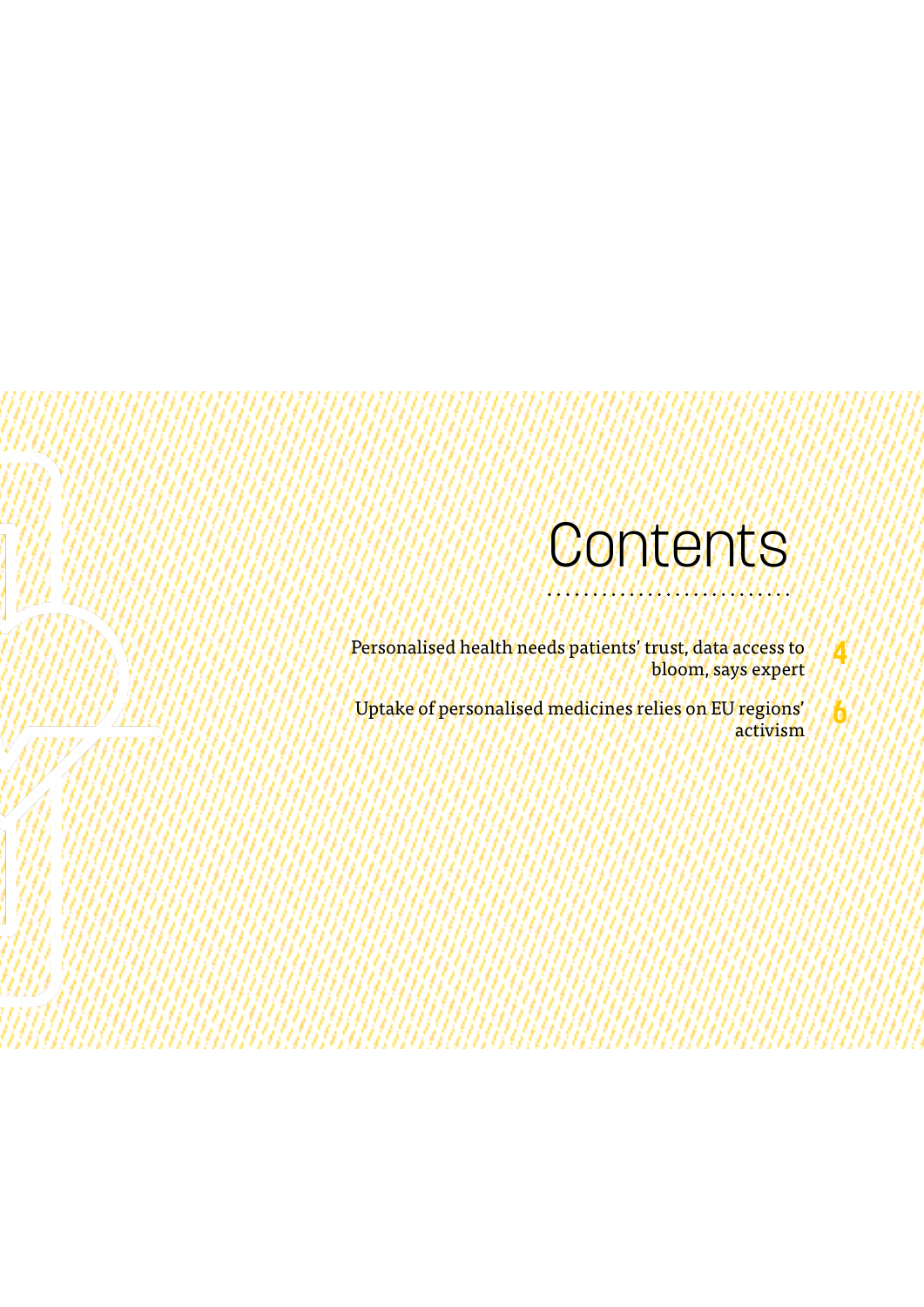#### INTERVIEW

# Personalised health needs patients' trust, data access to bloom, says expert

*By A malie Holmgaard Mersh and Gerardo Fortuna* | EURACTIV.com



The should be the primary<br>
target when it comes to<br>
health data and the uptake of target when it comes to personalised medicines, as the more they are involved, the greater benefits our healthcare systems will have, said health expert Gianni D'Errico.

*Gianni D'Errico is the international project officer at Toscana Life Sciences Foundation and coordinator for the Regions4PerMed project.*

*What difficulties in the uptake of personalised medicines are you currently experiencing, from a technological point of view?*

Fragmentation of available health data sources, as well as the lack of data access policies that would enhance the research and innovation, are still needed and remain a barrier to the implementation of personalised health.

There is also a lack of adequate reimbursement schemes based on risk-sharing approaches which, on one side, can incentive pharma and diagnostic companies to accelerate market placement of innovative therapies and, on the other side, allow the healthcare systems to broaden access to innovative therapies to

patients and citizen.

#### *And from a more organisational standpoint? Is the EU health environment ready?*

Investments in education and training are still sub-optimal. New training programs still need to be supported in order to train new professional profiles that will manage the transformations personalised healthcare is bringing: a mix of clinicians, doctors, biologists, nurses, managers, sociologists.

*The pandemic has emphasised the*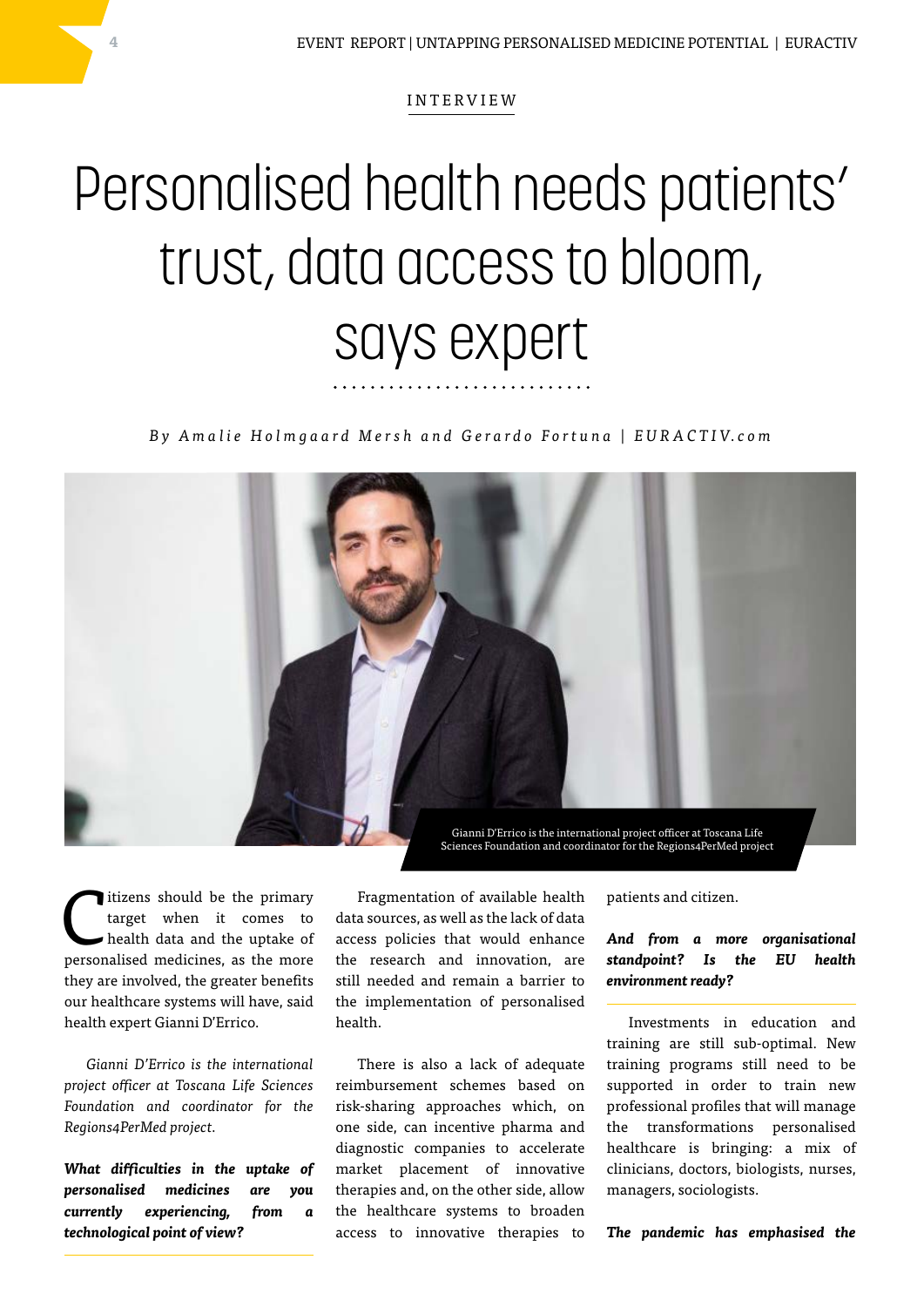*need to strengthen our cross-border health cooperation, so how can be this concept translated into personalised health efforts?*

The pandemic stressed the need for accessibility of care in the right place, anytime. It has boosted the use of telemedicine and highlighted the importance of the 'neighbourhood' care model which today can be leveraged to further increase the levels of personalised health services.

The reduction of data fragmentation, investments in data infrastructures, modernisation and updating national and regional policies are core priorities of personalised health approaches but also represent key changes in managing health crises such as the one created by the Sars-CoV-2 virus.

*A recent [European Parliament report](https://www.euractiv.com/section/health-consumers/news/meps-support-making-full-use-of-cohesion-policy-to-abolish-health-inequalities/)  has called for the full use of cohesion policy funds to abolish health inequalities. What kind of regional cooperation is needed to realise personalised health efforts? And how do you suggest we get there?*

Cohesion policy funds are definitely the right tool to mitigate health inequalities, favour research and development investments and further support the implementation of personalised health. Exchange and transfer of experience which lead to policy modernisation and joint crossregional projects need to be further supported – among others, investing in the health workforce, digital infrastructures and increased level of collaboration with the private sector.

#### *Do you think, as the Parliament does, that personalised health efforts benefit from cohesion policy funds?*

Definitely. In my opinion, personalised health is a concept from which all patients and citizens benefit through technology and innovative

therapies. Cohesion policy can provide additional financial resources which are needed for its development. Of course, we need policymakers to be aware and responsive, and this was one of the reasons why we organise this institutional conference in Brussels titled ["Bringing personalised](https://www.regions4permed.eu/eventi/bringing-personalised-medicine-in-peoples-hands-the-role-of-european-regions/)  [medicine in people's hands: the role](https://www.regions4permed.eu/eventi/bringing-personalised-medicine-in-peoples-hands-the-role-of-european-regions/)  [of European regions.](https://www.regions4permed.eu/eventi/bringing-personalised-medicine-in-peoples-hands-the-role-of-european-regions/)"

#### *How can we ensure that personalised health efforts reach out to all areas of the EU to not contribute to deepening health inequalities?*

The only way is to act is through health and innovation policy as well as empowerment of regional and local authorities: investments in regional health data repositories, exchange of experiences, healthcare modernisation, digital transformations and public-private partnership are backbones of these potential benefits.

#### *What kind of investment does the personalised medicine sector need? And in which technology?*

We need to invest more in coordinated research activities. Prevention is the strongest strategy that decision-makers have in order to implement personalised health approaches while maintaining sustainable healthcare systems. Digital solutions, screening, better and less invasive diagnostics are other key investments to support this effort.

Promoting cross-regional health research projects with dedicated funds and specific requests to create data sharing strategy is paramount, and in this sense, the forthcoming European Partnership on Personalised Medicine is the right way to go.

*In a leaked draft of the European Health Data Space proposal, the Commission seems to insist on the* 

*concept of trust. "The use of data needs trust, built on data protection and cybersecurity," it reads. How important is it to reinforce this concept of trust?*

The general data protection regulation (GDPR) rightfully lays strict rules for the collection and management of health data. We need to clearly define and explain to patients and benefits that a correct use of data can bring to citizens' health. They need to be the primary target of communication and dissemination strategies. The more citizens are involved, the greater benefits our healthcare systems will have. Trust also relies on solid data protection mechanisms and cybersecurity strategies to prevent any data breach or its misuse.

#### *Secondary use of health data is a controversial issue, but this kind of data is also crucial for research purposes. What's your take on that?*

According to the GDPR provisions, secondary use of data is unclear and poses big legal concerns. In this context, the renewed European data strategy and the Data Act approved by the Commission on 23 February make an important contribution to digital transformational and personalised medicine, as it allows public sector bodies to access and use data held by the private sector.

That is necessary for specific public interest purposes and increases legal certainty for companies and consumers who generate data. It defines who can use what data and under which conditions and it lists incentives for manufacturers to continue investing in high-quality data generation.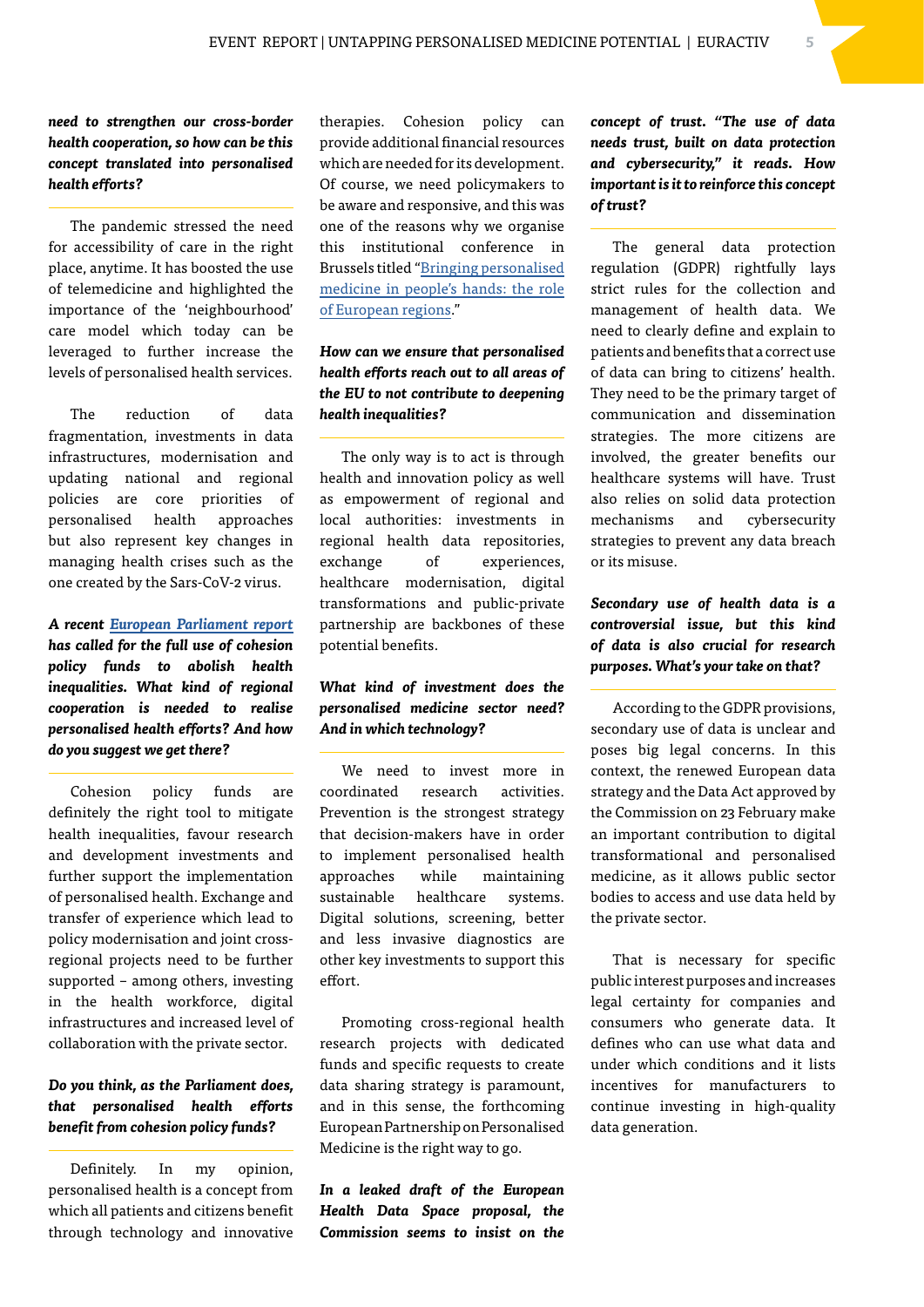# Uptake of personalised medicines relies on EU regions' activism

*B y A m a l i e H o l m g a a r d M e r s h | E U R A C T I V. c o m*



Af ticle available i[n Frenc](https://www.euractiv.fr/section/sante-modes-de-vie/news/les-regions-de-lue-necessaires-pour-generaliser-la-medecine-personnalisee/?_ga=2.164357055.1421440468.1648463330-1399841842.1643883858)h.

The activism of regions can play<br>a critical role in ensuring the<br>development of personalised<br>medicine. according to health a critical role in ensuring the development of personalised according policymakers and stakeholders.

The emerging field of research known as 'personalised medicine' investigates technological advances that can predict which treatment will be best for each patient.

Research on personalised medicines has been supported at the EU level since the 7th framework for research in 2007 and was expanded in the subsequent programme Horizon 2020.

European health ministers also

invited the Commission to continue its support for research on personalised medicine in their [EU Council](https://data.consilium.europa.eu/doc/document/ST-15054-2015-INIT/en/pdf)  [conclusions](https://data.consilium.europa.eu/doc/document/ST-15054-2015-INIT/en/pdf) adopted in December 2015.

"In order to see personalised medicine become a reality, there needs to be demand for it. Most of the time [that demand] comes from the regions. So their role there is essential," said Carmen Laplaza Santos, head of unit in Health Innovations & Ecosystems at the European Commission's DG for Research and Innovation (DG RTD), at [a recent event.](https://www.regions4permed.eu/eventi/bringing-personalised-medicine-in-peoples-hands-the-role-of-european-regions/)

She added that regions are also crucial for knowledge-sharing. According to her, it does not make sense nowadays to start from scratch on the matter, as many others have

already thought about it and developed a way of doing things in a smart way.

"So for us, the importance of the involvement of the regions also goes in that direction – how to ensure that we learn from each other," the Commission official said.

European regions can count on the massive financial instrument of the Cohesion policy, which represents a third of the EU budget devoted to promoting growth, especially in areas lagging in development.

There has been a recent push from the European Parliament to focus funds from the Cohesion Policy on ensuring equal access to health care facilities across Europe.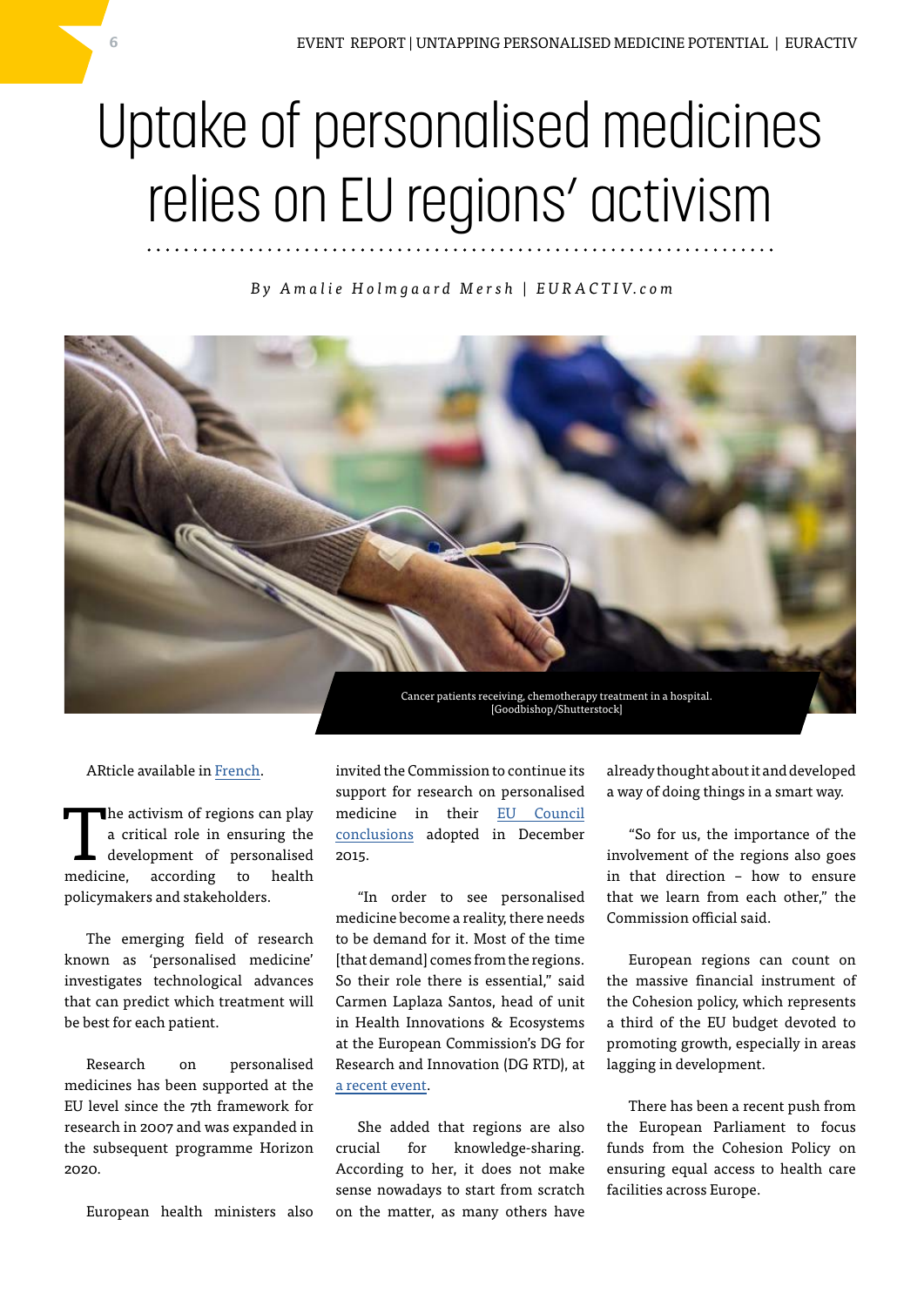The amount of active participation of regions in personalised medicine development is good news for Ejner Moltzen, who is the chair of ICPerMed – International Consortium for Personalised Medicine.

The consortium was established in 2016 with the help of the European Commission and is a member stateled initiative to identify priority research actions to be financed by both Member States, Horizon 2020 and international partners.

"We have to make some real effort in order to try to get all the regions onboard," Moltzen said and added that it is an important factor to combat health inequalities.

"[If not] it could create some bad things—for example, health tourism. We want everybody to get the best possible treatment where they are. And I think that's something we need to think about," he said.

### **PERSONALISED MEDICINES REQUIRE RENEWED HEALTH SYSTEMS**

Personalised medicine and a focus on tailoring the right medical treatment for each individual is gaining more and more ground, now becoming more feasible to benefit everyone, Moltzen, who has been following the field for more than a

decade, told the audience.

"It started out being some kind of scientific oddity, which might become relevant for a few very rich people. Today, it has become established as an area, which is important and indispensable for the future healthcare system, we are going to build in order to provide better care for the patients and the citizens," he said.

Research and innovation are important for the development of personalised medicine, Moltzen says, highlighting that new treatments resulting from this are increasing and adding pressure to the health systems.

"There is a need to renew our health system, to renew our reimbursement systems," he said, pointing to data and sample sharing across borders, which is challenging under the current data protection rules.

The European Commission is expected to present a proposal for an EU's health data space in the coming weeks, the first legislation aimed at advancing scientific research in telehealth and fostering the development of new digital health services and products.

In a leak of the proposal, the EU executive appears to rely on using secondary data for better research and better policymaking as it can significantly boost the innovative field of personalised medicines.

Moltzen called on decisionmakers to "provide the right legal frameworks in order to make this possible in a way that is also securing the patient's privacy and ownership of their own data," he said, adding that the data issue related to personalised medicines needs to be solved at the policy level.

"[Politicians] are more focused on preserving privacy than finding the solutions that make it possible to move this field forward for the benefit of the patients," he pointed out.

This problem was also highlighted by Gianni D'Errico, international project officer at Toscana Life Sciences Foundation and coordinator for the Regions4PerMed project, [in a](https://www.euractiv.com/section/health-consumers/interview/personalised-health-needs-patients-trust-data-access-to-bloom-says-expert/)  [previous interview.](https://www.euractiv.com/section/health-consumers/interview/personalised-health-needs-patients-trust-data-access-to-bloom-says-expert/)

"Fragmentation of available health data sources, as well as the lack of data access policies that would enhance the research and innovation, are still needed and remain a barrier to the implementation of personalised health," D'Errico said.